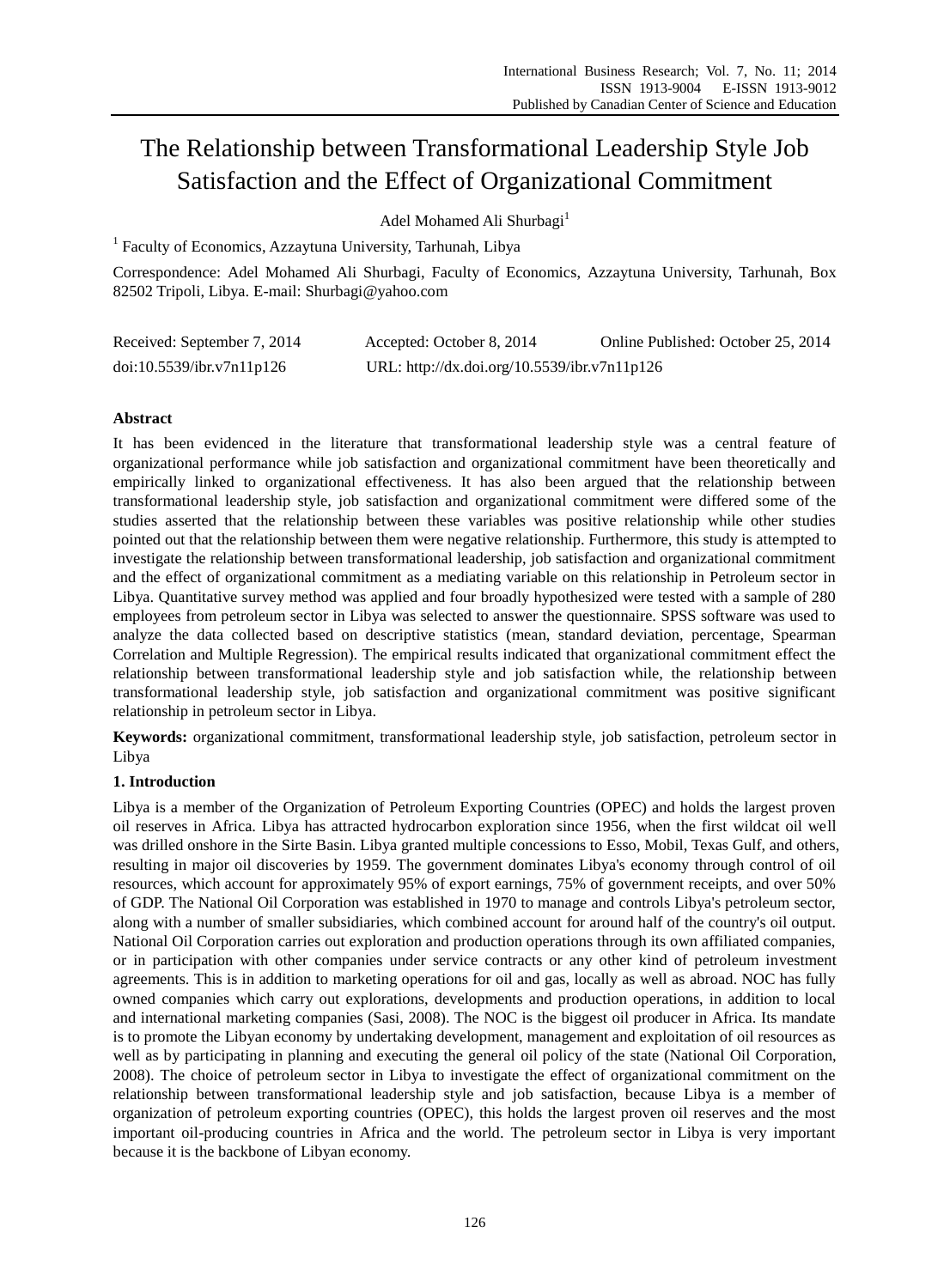# *1.1 Problem Statement*

The petroleum sector is the most important sector in Libya. Libya is one of the most important oil-producing countries in Africa and in the world, and that the interest in this sector is very important. Therefore, the relationship between transformational leadership style, job satisfaction and organizational commitment has attracted considerable interest from both academics and practitioners. Much of the interest on these variables is based on the results of the previous studies which have asserted that these concepts may have an impact on the organizations performance (Lok & Crawford, 2001; Yousef, 2001; Shurbagi & Zahari, 2012a).

Furthermore, Yet no study has been conducted to investigate the effect of organizational commitment on the relationship between transformational leadership style and job satisfaction as a mediating variable in the literature in general and in the petroleum sector in particular. This study, therefore, is unique as it will help to fill this gap in an effort to improve the understanding of the effect of organizational commitment on this relationship in Middle East in general and in Libyan setting in particular. Based on the foregoing, the effect of organizational commitment on the relationship between transformational leadership style and job satisfaction were not explored intensively enough in the literature.

# *1.2 Research Objectives*

This paper has four objectives; the first aim is to determine the nature of the relationship between transformational leadership style and job satisfaction in petroleum sector in Libya. The second aim is to determine the nature of the relationship between transformational leadership style and organizational commitment in petroleum sector in Libya. The third aim is to determine the nature of the relationship between job satisfaction and organizational commitment in petroleum sector in Libya. The fourth aim is to determine the effect of organizational commitment on the relationship between transformational leadership style and job satisfaction in petroleum sector in Libya. Based on the research objectives stated, the following research questions were addressed:

Q1. Is there any relationship between transformational leadership style and job satisfaction in petroleum sector in Libya?

Q2. Is there any relationship between transformational leadership style and organizational commitment in petroleum sector in Libya?

Q3. Is there any relationship between job satisfaction and organizational commitment in petroleum sector in Libya?

Q4. Is there any mediating effect of organizational commitment on the relationship between transformational leadership style and job satisfaction in petroleum sector in Libya?

# **2. Literature Review**

# *2.1 Transformational Leadership*

The term of transformational leadership style was created by the politologist, Burns, in 1978, but was subsequently developed by Bass and colleagues, until it reached its current importance Avolio and Yammarino (2002) Bass (1985). Transformational leaders are leaders who motivate followers via inspiration. The followers are offered challenges and support personality development. Concentration on the intangible qualities, such as shared ideas, shared values and vision in an effort to build up good relationships inside the organization Bass (1985). According to Bass, Avolio, Jung and Berson (2003) the dimensions of transformational leadership style are as following:

a. Idealized influence (attributed) the leader shares risks with subordinates and is consistent in behaviour where ethics, principles, and values are concerned. The relationship between the leader and subordinates does not based on the formal institutional rules and regulations, rewards or punishments rather it is based on personal understanding.

b. Idealized influence (behaviour) emphasizes on a collective sense of mission and values, as well as acting upon these values Molero, Cuadrado, Navas and Morales (2007).

c. Inspirational motivation leaders motivate and inspire those around them by providing the meaning and challenge to the followers' work.

d. Intellectual stimulation leaders stimulate the followers" efforts as innovative and creative by questioning assumptions, reframing problems, and approaching old situations in new ways.

e. Individualized consideration leaders pay special attention to each individual"s needs for achievement and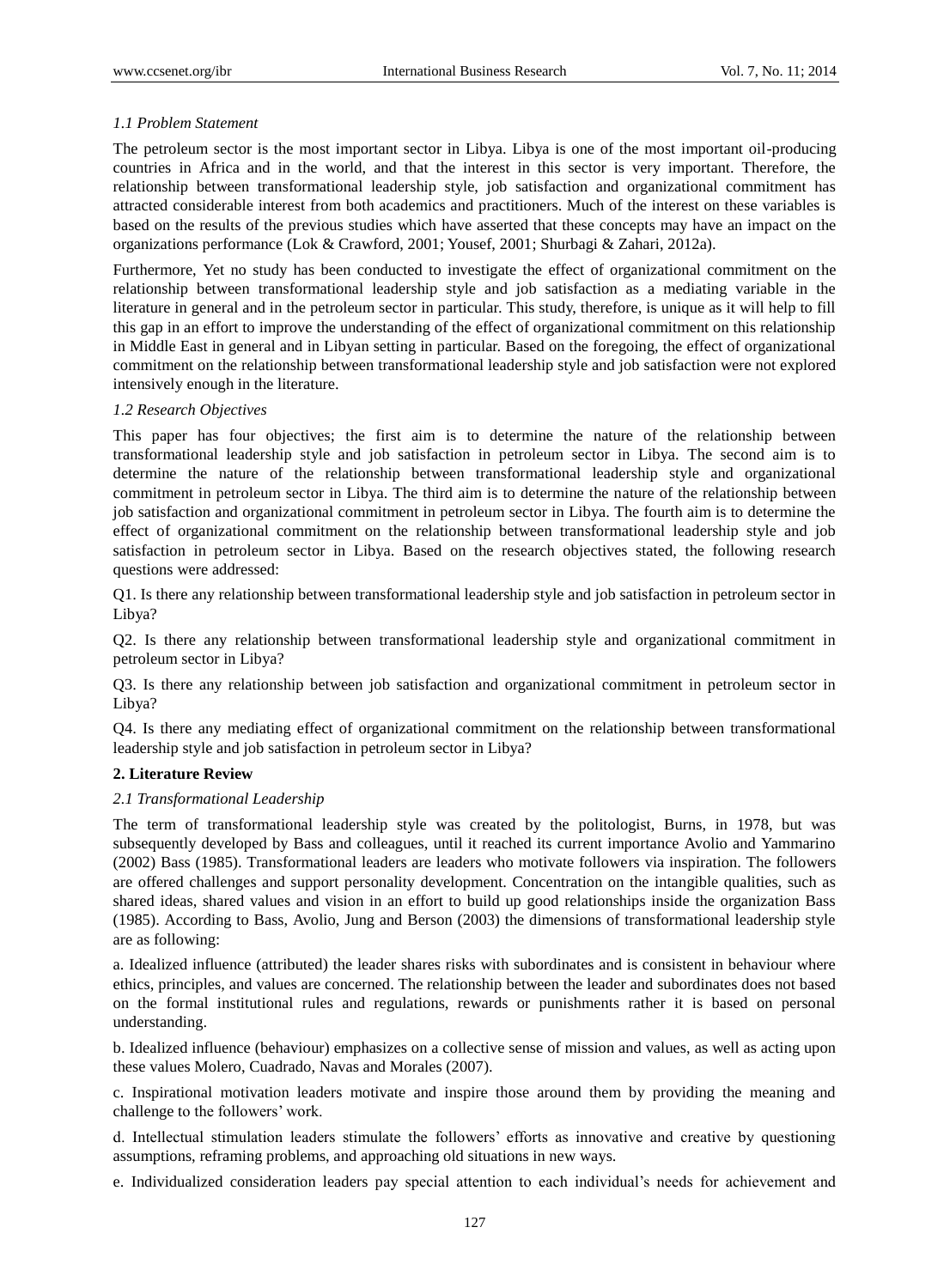growth by acting as a coach or mentor.

In the last three decades, academics and researchers have received increasing attention about the new paradigm called transformational leadership style where the interest of this study lays. Transformational leadership style is widely used in western and non-western countries. For instance, Suleiman, Azzawi and Jerjer (2003), AL-azmi (2006), Sabri, (2006) have pointed out that transformational leadership style has been widely used in different sectors in Arabic countries such as Iraq, Saudi Arabia, Jordan and United Arab Emirate. Many studies have also examined this relationship between the variables in the different sectors such as the public sector, health sector, industry sector, services sector, manufacturing sector and the education sector in Arabic countries and Western countries.

Therefore, the results between these variables differ and the leaders from these sectors follow transformational leadership style to manage their organizations Suleiman, Azzawi and Jerjer (2003), AL-azmi (2006), Ramey (2002). Less attention has been devoted in comprehending the links between transformational leadership style, job satisfaction, and the impact of organizational commitment on the relationship between these variables. Numerous studies in the area of job satisfaction have asserted that leadership style and organizational commitment have significant impact on job satisfaction (Lok & Crawford 2001; Yousef, 2001; Ramey, 2002). However, most recently researchers have focused mainly on the subordinates" perspective and have proposed two main facets of leadership namely, transformational and transactional. This studies suggests that transformational leadership style, more than transactional leadership style, has a stronger positive effect on employees" attitudes towards their job, their job environment, and ultimately affects their work performance Bass (1985) Burns (1978). Thus, the study wishes to test transformational leadership theory at petroleum sector in Libya.

## *2.2 Organizational Commitment*

The topic of organizational commitment has become immensely popular in the past two decades through interest of researchers and practitioners in the field of management (Mowday, et al. 1982; Meyer & Allen, 1991). Organizational commitment has been researched in various contexts; including (a) Perceived Organizational Support (O"Driscoll & Randall, 1999), (b) Performance Among Guest Workers (Shawa, et al. 2003), (c) Job Outcomes (Wasti, 2005), (d) Trust, Innovative Behavior (Lee, 2008), (e) Organizational Culture and Leadership Style (Lok & Crawford, 1999) and (f) Job Satisfaction (Lim, 2010; Shurbagi & Zahari, 2013b). Some of these studies pointed out that organizational commitment have a positive relationship with these variables.

# 2.2.1 Definition of Organizational Commitment

Organizational commitment, like most other concepts in social sciences, has no single or unique definition. It has been defined differently by different authors. For instance, (Kanter, 1968) described 'cohesion commitment' as 'the attachment of an individual's fund of affectivity and emotion to the group'. While (Buchanan, 1974) conceptualized commitment as a partisan, affective attachment to the goals and values of the organization to one's role in relation to the goals and values, and to the organization for its own sake, apart from its purely instrumental worth. Porter, et al. (1974) defined organizational commitment as the strength of an individual's identification with and involvement in a particular organization. Such commitment can generally be characterized by at least three factors:

a. A strong belief in and acceptance of the organization's goals and values.

b. A willingness to exert considerable effort on behalf of the organization.

c. A definite desire to maintain organizational membership.

O'Reilly and Chatman (1986) defined commitment as the psychological attachment felt by the person for the organization, reflecting the degree to which the individual internalizes or adopts the characteristics or perspectives of the organization. Mathieu and Zajac, (1990) from their view defined organizational commitment as "a bond or linking of the individual to the organization". On the other hand, Meyer and Allen, (1984), building to Porter, et al. (1974), definition has been divide the concept of organizational commitment into three components and defined organizational commitment in terms of affective, continuance, and normative.

Affective commitment refers to the employee"s emotional attachment to, identification with, and involvement in the organization.

Continuance commitment refers to an awareness of the costs associated with leaving the organization.

Normative commitment reflects a feeling of obligation to continue employment.

In Meyer and Allen, (1984) definitional approach, the three components of organizational commitment are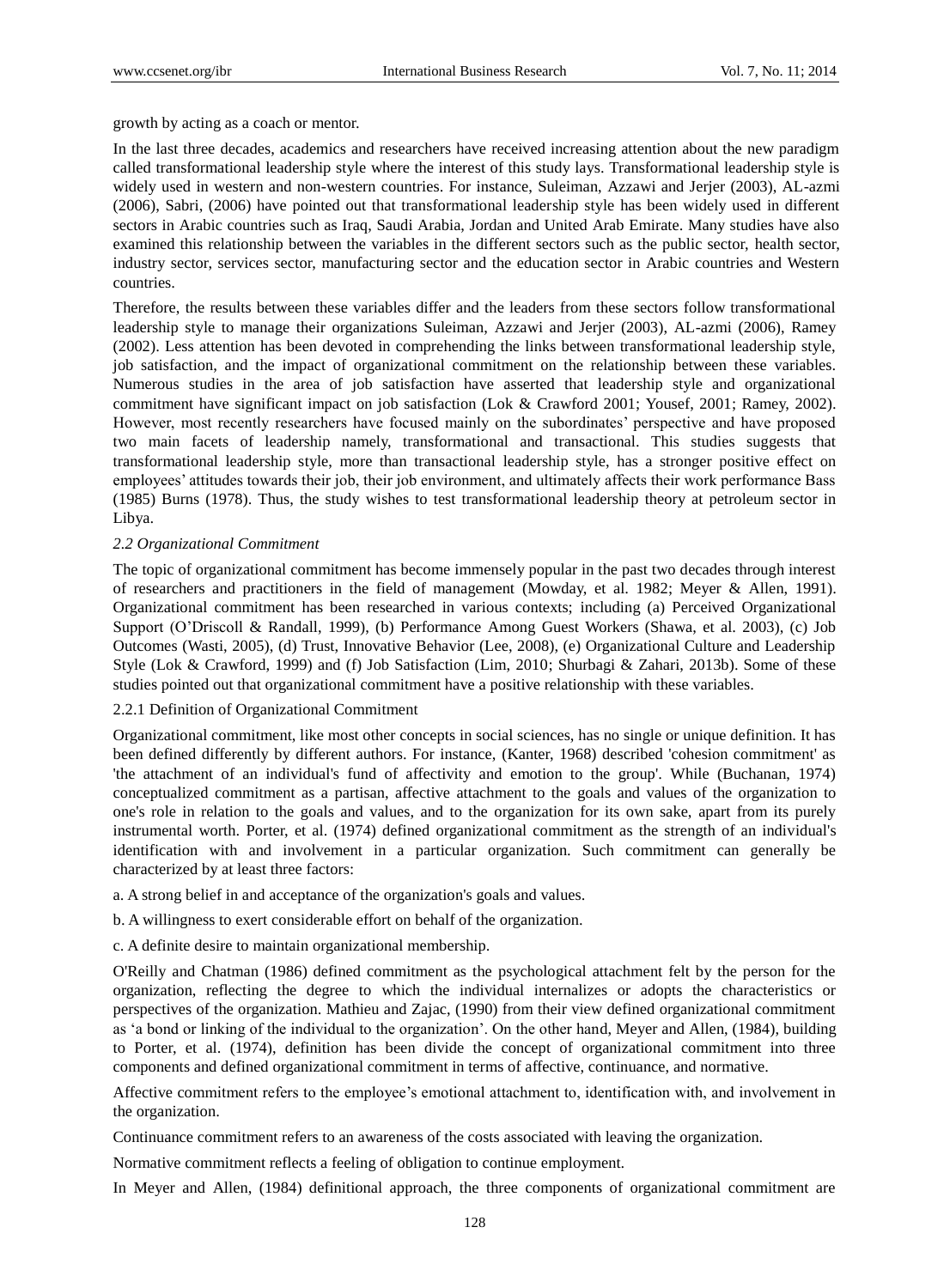components rather than types. Meyer and Allen, (1984) noted the bases are conceptually mutually exclusive.

## 2.2.2 Meyer and Allen Model (1991)

The three components or dimensions of commitment was introduced by Meyer and Allen, (1984) this model was rooted in earlier approaches to organizational commitment which has been done by (Becker, 1960 and Porter, et, al. 1974). Meyer and Allen, (1984) asserted that these three dimensions of commitment is a psychological state which describe as characterizes the employee's relationship with the organization, and the implications for the decision to continue or discontinue membership in the organization. However, it is clear that the nature of the psychological states differ. These three dimensions are affective, continuance and normative describe as follow.

a. Affective commitment refers to the employee"s emotional attachment to, identification with, and involvement in the organization. Employees with a strong affective commitment continue employment with the organization because they want to do so (Meyer & Allen, 1984). The most important reason for wanting to remain with the organization is related to the ability of individuals to satisfy their needs at work (Hackman & Oldham, 1976). Allen and Meyer (1990) have been suggested that the antecedents of affective attachment to the organization divide into four categories: personal characteristics, job characteristics, work experiences and structural characteristics.

b. Meyer and Allen, (1984) proposed the continuance dimension as a better representation of Becker's side-bet approach. It refers to an awareness of the costs associated with leaving the organization. Employees whose primary link to the organization is based on continuance commitment remain because they need to do so. It is related to the benefits associated with staying versus the personal costs associated with leaving such as pensions, seniority, social status, and access to social networks that bind him or her to the organization. These interests would be at risk if the individual left the organization (Dawleya et al., 2005; Shahnawaz & Juyal, 2006).

c. Normative commitment was defined as a feeling of obligation to continue employment. Employees with a high level of normative commitment feel that they ought to remain within the organization (Allen and Meyer, 1990). Individuals with high normative commitment stay in the organization because they believe it is the right and moral thing to do. Stated differently, they would feel guilty if they left the organization and stay, even if they had to reject better alternatives (Felfea & Yan, 2009). Normative commitment is affected in the main by socialization or culture prior to entry into an organization also would be influenced by the individual's experiences both prior to familial or cultural socialization and following organizational socialization entry into the organization (Wiener, 1982; Cohen, 2007).

The three dimensions were characterized as a "three component conceptualization of Organizational Commitment" and were described as components rather than types commitment that is, employees can experience each of these psychological states to varying degrees (Allen & Meyer, 1990; WeiBo et al. 2010). Based to the literature the approach of Meyer and Allen, (1984) became the dominant one to the study of commitment (Wiener, 1982; Cohen, 2007).

## *2.3 Job Satisfaction*

Job satisfaction has been a phenomenon of intense interest among practitioners and researchers for several decades (Cranny, et al. 1992; Hwang & Chi, 2005; Locke, 1976; Spector, 1997). Many different definitions have been put, for instance, some definitions focus on the job itself, while others include all the job-related factors. Practitioners and researchers have defined satisfaction as positive feelings or aggressive responses; whereas others have defined it as the gap between the expected gain and the actual gain. Reference (Spector 1985) views job satisfaction as a cluster of evaluative feelings about the job.

#### 2.3.1 Determinants of Job Satisfaction

According to the literature on the job satisfaction there are numerous factors that influence job satisfaction. (Worrell, 2004), divided these factors into three groups of which the demographic data which includes age, gender, and race; the intrinsic factors that include achievement, recognition, work itself, responsibility, advancement and growth; and the extrinsic factors that include company policy, supervision, relationship with boss, work conditions, relationship with peers and salary. Both the intrinsic factors and extrinsic factors are related to the Two Factor Theory by Herzberg.

In the last three decades, academics and researchers have received increasing attention to investigate the relationship between leadership behavior, job satisfaction, and organizational commitment most of these studies have investigated the relationship between these variables independently (Williams & Hazer, 1986; Yousef, 2000; Lok & Crawford, 2001; Lim, 2010). Numerous of these studies in the area of organizational behavior asserted that the relationship between transformational leadership style, job satisfaction and organizational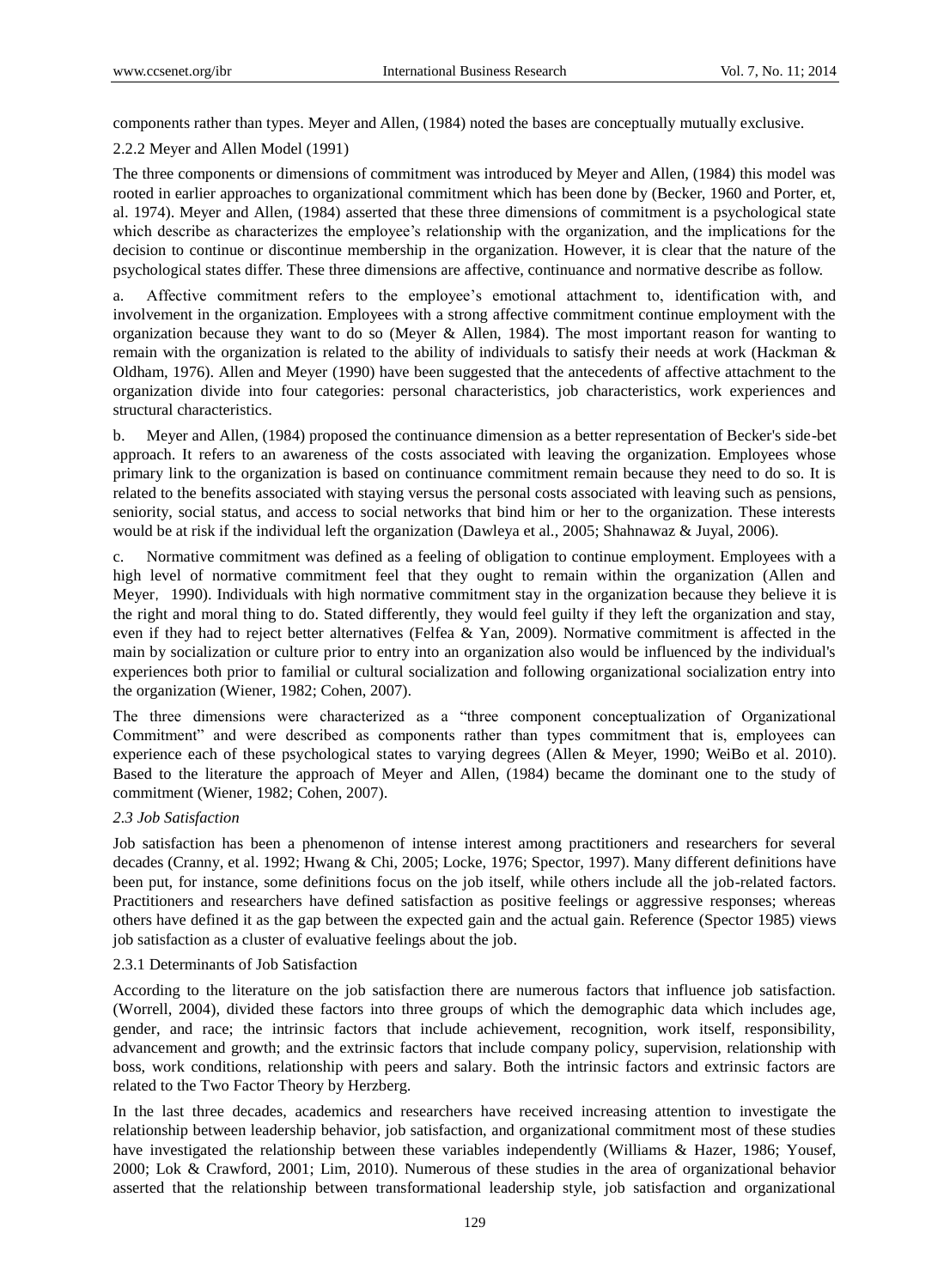commitment was significant and positive relationship (Yousef, 1998; Chen & Francesco, 2000; Lok & Crawford 2001; Xenikou & Simosi, 2006; Rad & Yarmohammadian, 2006, Hu, et al., 2009; Shurbagi & Zahari, 2012b).

On the other hand, Yiing and Zaman Ahmad, (2009), pointed out that the relationship between job satisfaction and organizational commitment was negative relationship in Education sector in Malaysia. Yousef, (2000) and Lim, (2010) further suggested that job satisfaction and organizational commitment have been theoretically and empirically linked to organizational effectiveness these finding asserted by Lok and Crawford, (2004) who confirmed that organizational commitment and job satisfaction can be the major determinants of organizational performance and effectiveness. In addition, Oluseyi and Ayo (2009) pointed out that leadership is a central feature of organizational performance. This is an essential part of management activities of people and directing their efforts towards the goals and objectives of the organization.

On the other hand, Perryer and Jordan (2005) confirmed that organizational commitment was an important employee attribute from the organization"s perspective. Several studies have found relationships between high-commitment human resource policies and positive organizational outcomes such as productivity, quality, and profitability. Organizational commitment has been studied in relation to employee performance there is still considerable controversy surrounding the precise nature of the relationship. While there is some evidence to suggest that organizational commitment is a mediating variable between leadership style and performance.

In brief, some scholars have tested the mediating and moderating impact of organizational culture and organizational commitment on the relationship between leadership behaviour, job performance and job satisfaction the results of these studies are not exactly consistent. For instance, Chen (2004) confirmed that the effect of leadership behaviours on organizational commitment was to be differed by organizational culture. Therefore, organizational commitment as a mediating effort in the relationship between transformational leadership behaviours and job satisfaction was found to be not influenced by organizational culture. The findings asserted that organizational commitment mediates the relationship between transformational leadership behaviours and job performance. Furthermore, Lok and Crawford, (2004) revealed that organizational commitment, and job satisfaction influenced by differ types of organizational cultures while leadership style may impact job satisfaction and commitment. Also Crawford, (2004) has been confirmed that organizational culture and leadership styles were important organizational antecedents of job satisfaction and commitment.

On the other hand, Yiing and Zaman Ahmad, (2009) investigated the moderating effects of organizational culture on the relationship between leadership behaviour and organizational commitment and between organizational commitment and job satisfaction and performance. Yiing and Zaman Ahmad, (2009) pointed out that organizational culture has significant moderating effects on the relationship between leadership behaviours and organizational commitment while the relationship between organizational commitment job satisfactions was negative significant relationship. However, the effect of organizational commitment as a mediating variable on the relationship between transformational leadership style and job satisfaction were not explored intensively enough in the literature in general and in petroleum sector in particular. Consequently, study that examines the complex relationships and interaction between these variables such as transformational leadership style, job satisfaction and organizational commitment and the effect of organizational commitment on this relationship will be of value to management theorists and practitioners. Furthermore, the current study wishes to test the relationship between transformational leadership style, job satisfaction, organizational commitment and the effect of organizational commitment on this relationship in petroleum sector in Libya.

#### **3. Research Methodology**

## *3.1 Research Hypotheses*

Based on the literature review, research questions and research objectives the hypotheses of the study are as follow:

H1. There is a relationship between transformational leadership style and job satisfaction in petroleum sector in Libya.

H2. There is a relationship between transformational leadership style and organizational commitment in petroleum sector in Libya.

H3. There is a relationship between job satisfaction and organizational commitment in petroleum sector in Libya.

H4. Organizational commitment has significant effect on the relationship between transformational leadership style and job satisfaction in petroleum sector in Libya.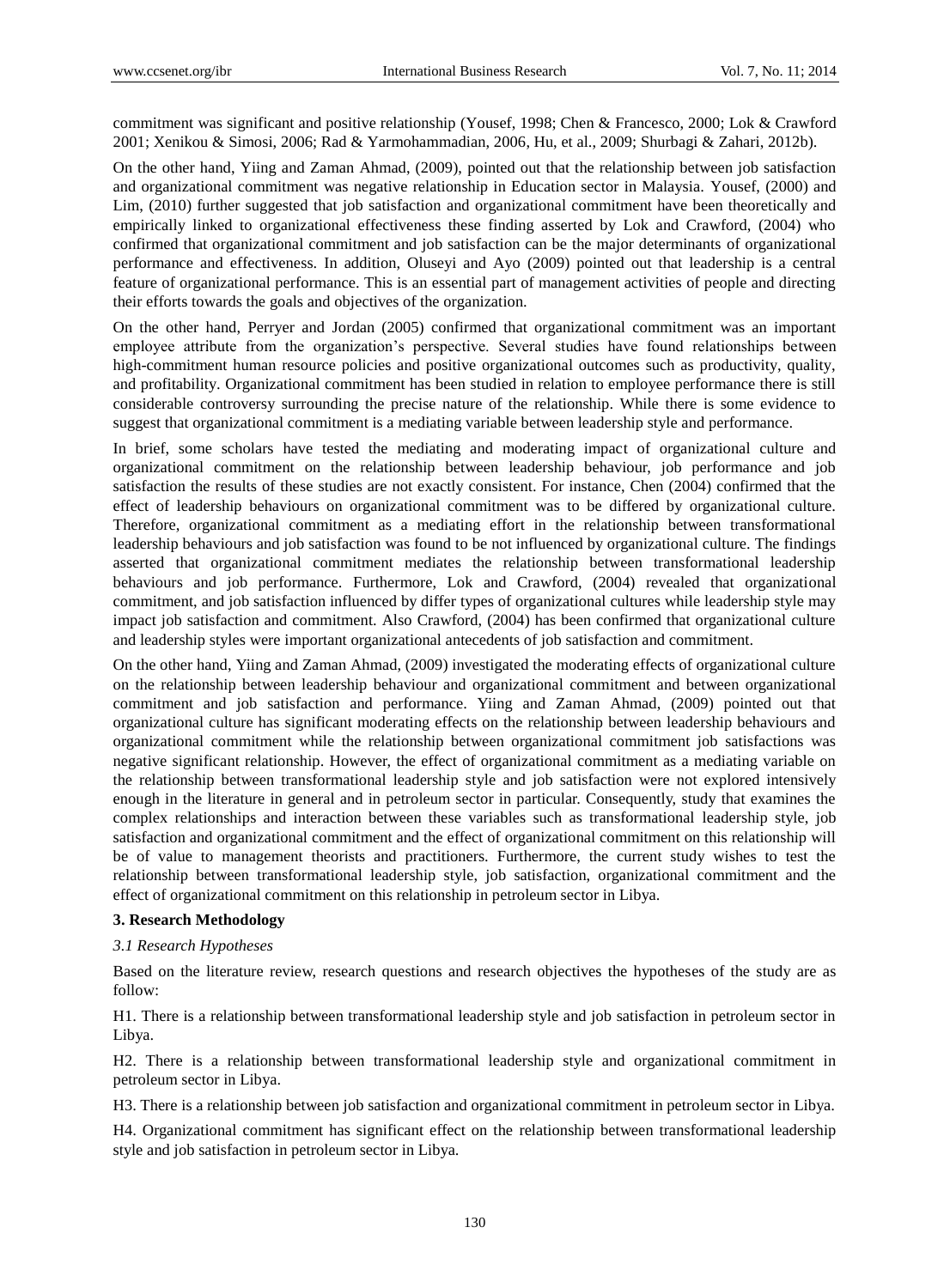## *3.2 Instruments Measurement*

To gather research data in the current study, questionnaire is preferred due to its ability to collect data from respondents within a limited time frame. The instrument consisted four parts such as demographic variables, transformational leadership style, job satisfaction, and organizational commitment. Three instruments were used to measure the variables of the study. These instruments are as following:

1). Multifactor Leadership Questionnaire (MLQ) was used to measure transformational leadership style Avolio and Bass (2004). This instrument has been revised several times and is widely used to measure transformational leadership style in different countries in the world and the validity and reliability of this scale have been established through previous research Hartog, Muijen and Koopman (1997). Participants were asked to describe their supervisor"s leadership behaviour on 20 items based on transformational leadership. A five-point Likert scale was used with the responses ranging from  $(1=$  not at all; to  $5=$  frequently, if not always). In the (MLQ) transformational leadership style is measured via the use of the five dimensions of transformational leadership style. The dimensions were measured by four items for each, such as intellectual stimulation, idealized influence (behaviour), idealized influence (attributed) inspirational motivation, and individualized consideration.

2). Three Components Organizational Commitment Questionnaire (TCOCQ) developed by (Allen and Meyer, 1990) instrument for the multidimensional organizational commitment was adopted for this study to measure

organizational commitment. The instrument measures the three dimensions of organizational commitment includes items that measure affective, continuance and normative commitment. There are 24 items in the scale, each dimension of organizational commitment (affective, continuance and normative) has 8 items. A five-point Likert scale will be used with responses ranging from  $(1=$  strongly disagree; to 5= strongly agree).

3). The Job Satisfaction Survey (JSS) developed by Spector (1997) includes 20 items was used to measure five facets of job satisfaction. The facets were measured by four items for each, such as supervision, benefits, rewards, operating procedure and co-workers satisfaction. A five-point Likert scale will be used with responses ranging from  $(1=$  strongly disagree; to  $5=$  strongly agree).

Therefore, the validity and reliability of the instruments which use in this study such as The Multifactor Leadership Questionnaire (MLQ), The Job Satisfaction Survey (JSS) and Three Components Organizational Commitment Questionnaire (TCOCQ) scales have been established through previous researches and the Cranach"s Alpha coefficient of the instruments were above 0.70 (Allen & Meyer, 1990; Spector, 1997; Lim, 2010; Shurbagi & Zahari, 2013b; Shurbagi, 2014a). In the current study the Cronbach's Alpha coefficient of transformational leadership style, job satisfaction and organizational commitment were (0.92; 0.82; and 0.74) respectively.

## *3.3 Participants*

To investigate the effect of the organizational commitment on the relationship between transformational leadership style and job satisfaction in petroleum sector in Libya, out of (280) questionnaires were distributed with (250) returning. Of the (250) that returned, (23) questionnaires were rejected, due to insufficient data, resulting in (227) usable questionnaires yielding a response rate of 81%. The stratified sample sampling was used in this study and the data were then analyzed using Statistical Package for Social Sciences (SPSS). Details are given in table 1.

| Questionnaires distributed Questionnaires returned |     | Questionnaires rejected | Questionnaires usable | Percent% |
|----------------------------------------------------|-----|-------------------------|-----------------------|----------|
| 280                                                | 250 |                         |                       | 81       |

Table 1. Questionnaires distributed

# **4. Empirical Results**

Data was analyzed through descriptive statistical methods with mean, standard deviation, percentage, Correlation Coefficient, Linear, and Multiple Regression. Table 2.1 contained profile of the respondents of the study. From the table 2.1 it was obvious that the respondents between 36-45 years constitute majority of respondents with 104 (45.8%) of the total of respondents while the least respondents with age range goes to those with less than 25 years 6 respondents (2.6%). As mentioned earlier, the respondents for this study are employees in gas and oil industry in Libya, the majority of respondents hold Master degrees 77 (33.9%), while 15 respondents (6.6%) completed their PhD degree. 158 (69.6%) of the respondents were married while only 69 respondents (30.4%)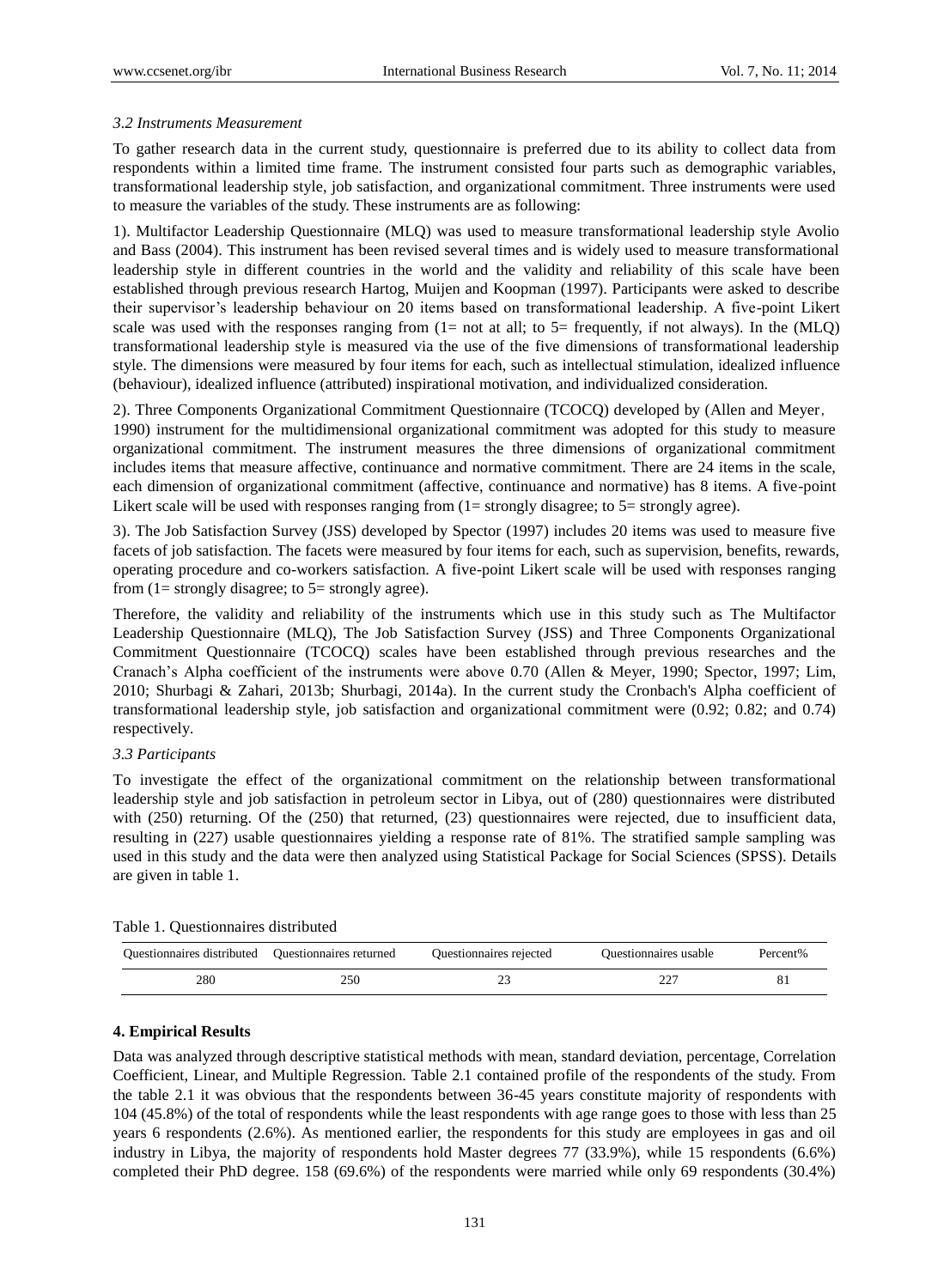were single. From total of 227 respondents from gas and oil industry in Libya indicate that, 168 of them (74%) were male while the remaining was female. 89 respondents (39.2%), reported that their income was 1101-1500 DL monthly and only two respondents (0.9%) their salary was more than 2300 DL monthly. From table 1.2 it can be seen that 46 of respondents (20.3%) have working experiences with gas and oil industry in Libya for 11-15 years, only 25 of respondents (11.0%) have working experiences in oil and gas industry in Libya for 1-5 years. Finally, the majority of respondents with 130 (57.3%) of the total of respondents their boss's function was coordinator. This is followed by 63 respondents (27.8%) who their boss"s function was director. On the other hand, only 34 respondents (15%) their boss's function was observer. All this information has given in Table 2.

| <b>Contents</b>              | Frequency      | Percent% |
|------------------------------|----------------|----------|
| Age                          |                |          |
| $<$ 25 years                 | 6              | 2.6      |
| 26 - 35 years                | 53             | 23.3     |
| 36 - 45 years                | 104            | 45.8     |
| 46 - 55 years                | 51             | 22.5     |
| $> 55$ years                 | 13             | 5.7      |
| <b>Educational level</b>     |                |          |
| Primary School               | 10             | 4.4      |
| Secondary School             | 56             | 24.7     |
| Degree                       | 69             | 30.4     |
| Master Degree                | 77             | 33.9     |
| PhD                          | 15             | 6.6      |
| <b>Marital status</b>        |                |          |
| Single                       | 69             | 30.4     |
| Married                      | 158            | 69.6     |
| Gender                       |                |          |
| Male                         | 168            | 74       |
| Female                       | 59             | 26       |
| <b>Income</b>                |                |          |
| $< 700$ DL                   | 23             | 10.1     |
| 701-1100 DL                  | 48             | 21.1     |
| 1101-1500 DL                 | 89             | 39.2     |
| 1501-1 900 DL                | 58             | 25.6     |
| 1901-2300 DL                 | $\overline{7}$ | 3.1      |
| $>2300$ DL                   | $\overline{c}$ | 0.9      |
| <b>Experience of Working</b> |                |          |
| 1-5 years                    | 25             | 11       |
| 6-10 years                   | 45             | 19.8     |
| 11-15 years                  | 46             | 20.3     |
| 16-20 years                  | 35             | 15.4     |
| 21-25 years                  | 33             | 14.5     |
| 25 years<br>$\,>$            | 43             | 18.9     |
| <b>Function of your boss</b> |                |          |
| Coordinator                  | 130            | 57.3     |
| Director                     | 63             | 27.8     |
| Observer                     | 34             | 15       |

Table 2. Profit of the respondents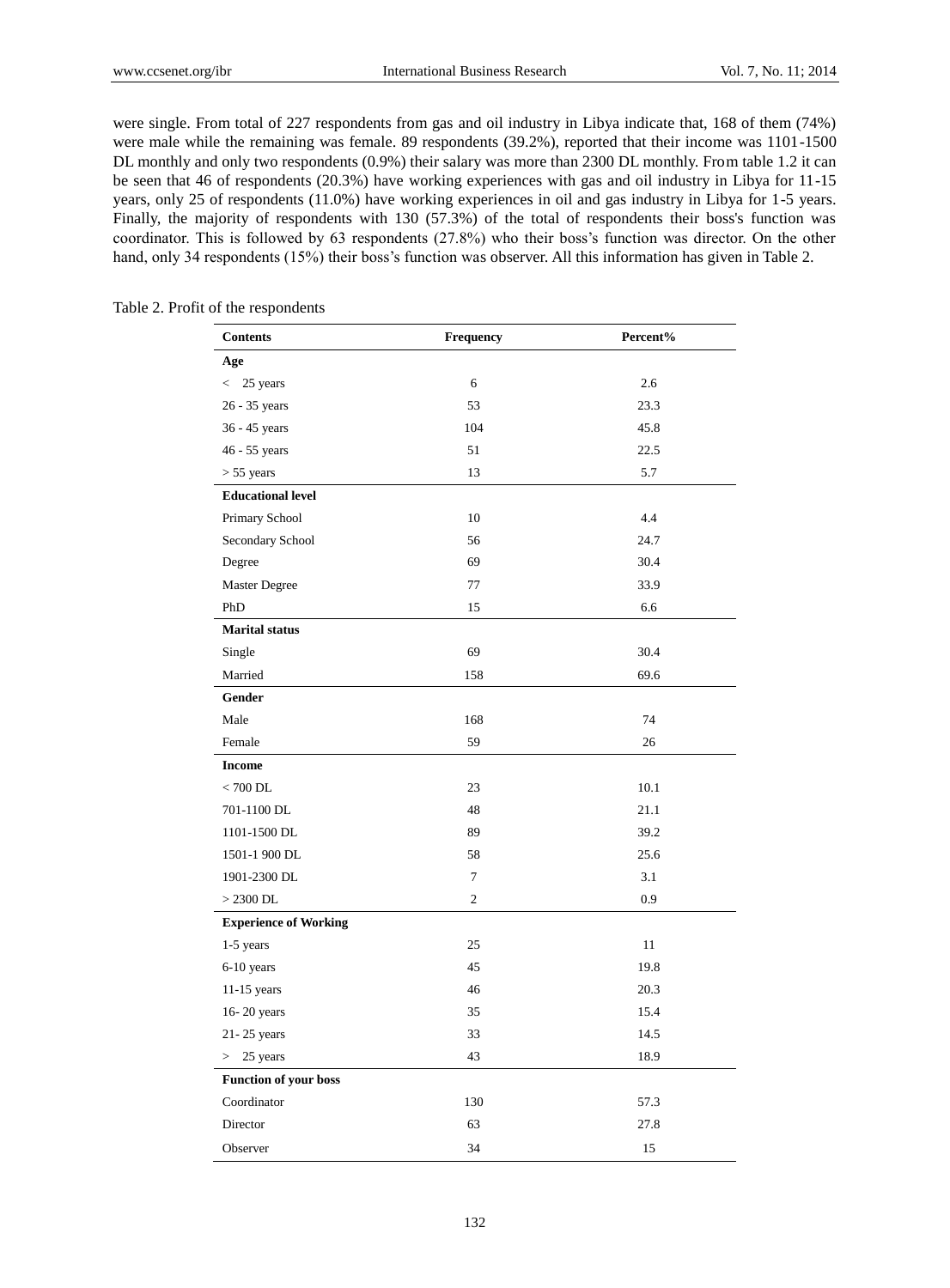Table 3 provided the percentages, means, and standard deviations related to the perceptions of respondents of the petroleum sector in Libya about transformational leadership, job satisfaction and organizational commitment in their organization. According to table 3 the means of dimensions of transformational leadership such as intellectual stimulation, idealized influence behaviour, idealized influence attributed, inspirational motivation and individualized consideration were (3.25, 3.48, 3.50, 3.38 and 3.10) respectively and the standard deviations of them were (0.849, 0.866, 0.881, 0.786 and 0.983).

on the other hand, the means of facets of job satisfaction such as supervision satisfaction, benefits satisfaction, rewards satisfaction, operation procedure satisfaction and co-workers satisfaction were (3.24, 2.79, 2.94, 2.90 and 3.05), and the standard deviations of them were (0.82, 0.88, 0.92, 0.81 and 0.83) respectively.

On the other hand, according to table 3 the means of affective, continuance and normative commitment were (2.93, 2.76 and 2.83) respectively, while the standard deviations of them were (0.83, 0.60 and 0.80) respectively. Table 3.1 summarizes the mean and standard deviation of these variables.

| <b>Variables &amp; Dimensions</b>             | M    | <b>SD</b> |
|-----------------------------------------------|------|-----------|
| Intellectual stimulation (IS)                 | 3.25 | 0.849     |
| Idealized influence (behaviour) (IIB)         | 3.48 | 0.866     |
| Idealized influence (attributed) (IIA)        | 3.50 | 0.881     |
| Inspirational motivation (IM)                 | 3.38 | 0.786     |
| Individualized consideration (IC)             | 3.10 | 0.983     |
| Transformational Leadership (TL)              | 3.34 | 0.762     |
| Supervision Satisfaction (SS)                 | 3.24 | 0.825     |
| <b>Benefits Satisfaction (BS)</b>             | 2.79 | 0.881     |
| Rewards Satisfaction (RS)                     | 2.94 | 0.928     |
| <b>Operation Procedure Satisfaction (OPS)</b> | 2.90 | 0.815     |
| Co-Workers Satisfaction (CWS)                 | 3.05 | 0.837     |
| <b>Job Satisfaction (JS)</b>                  | 2.98 | 0.657     |
| Affective Commitment (AC)                     | 2.93 | 0.831     |
| Continuance Commitment (CC)                   | 2.76 | 0.606     |
| Normative Commitment (NC)                     | 2.83 | 0.801     |
| <b>Organizational Commitment (OC)</b>         | 2.84 | 0.614     |

Table 3. Mean and standard deviation

Cronbach Coefficient Alpha was used to test the reliability of the instruments Sekaran, (2005) pointed out that Cronbach Coefficient Alpha of 0.70 or more are considered good. The Cronbach"s alpha reliability coefficients for transformational leadership style, job satisfaction, and organizational commitment were (0.92, 0.82 and 0.74) respectively. Based on the Cronbach Alpha values for transformational leadership style, job satisfaction and organizational commitment the instruments are reliable to measure the variables of the study.

To study the correlation between variables, spearman correlation coefficient was selected to investigate the relationship between these variables. Table 4 below shows that there is a high and significant correlation among the variables of the study. A robust correlation between transformational leadership style and job satisfaction of 0.569 and is significant at .01 level. A strong relationship was identified between transformational leadership style and organizational commitment with a correlation coefficient of 0.560 significance at .01 level. While the correlation between job satisfaction and organizational commitment was 0.619 at the same level of significance. Table 4 summaries the results of correlation between the variables of the study.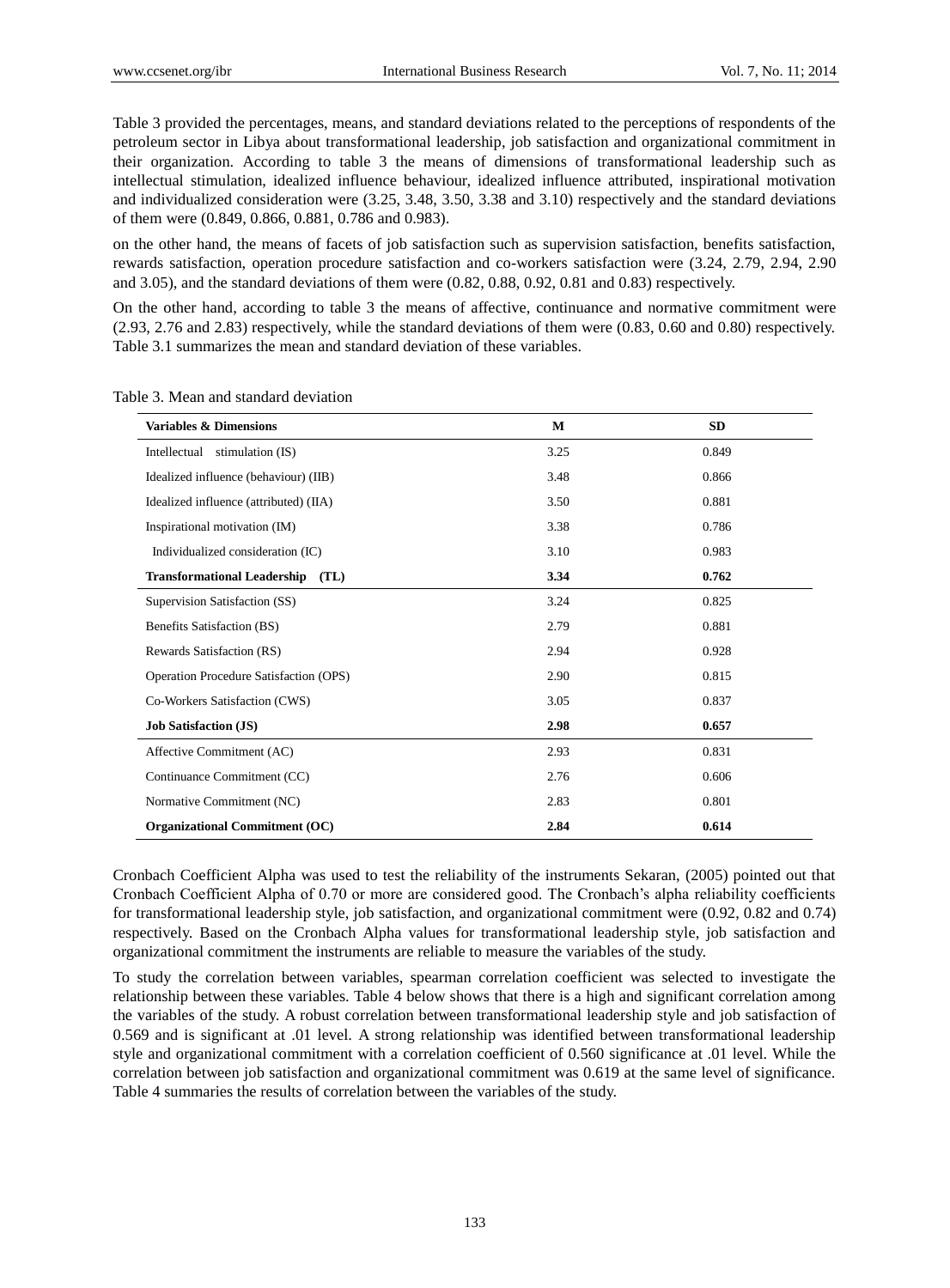| Table 4. Correlation between variables of the study |  |  |
|-----------------------------------------------------|--|--|
|-----------------------------------------------------|--|--|

|                             | <b>Transformational Leadership</b> | <b>Job Satisfaction</b> | Organizational Commitment |
|-----------------------------|------------------------------------|-------------------------|---------------------------|
| Transformational Leadership |                                    | $0.569**$               | $0.560**$                 |
| <b>Job Satisfaction</b>     |                                    |                         | $0.619**$                 |
| Organizational Commitment   |                                    |                         |                           |

On the same line, based on table 5.1 the result of correlation the relationship between dimensions of transformational leadership style, facets of job satisfaction and component of organizational commitment was positive and significant relationship at 0.01 level. Therefore, the highest correlation between dimensions of transformational leadership style and facets of job satisfaction was found between operation procedure satisfaction and individualized consideration,  $r = 0.590$  and the lowest correlation was found between benefits satisfaction and inspiration motivation,  $r = 0.168$ . Besides that, the highest correlation between facets of job satisfaction and component of organizational commitment was found between operation procedure satisfaction and normative commitment,  $r = 0.574$  and the lowest correlation between them was found between supervision satisfaction and affective commitment,  $r = 0.195$ .

On the other hand, the highest correlation between dimensions of transformational leadership style and component of organizational commitment was found between idealized influence behaviour and normative commitment,  $r = 0.585$  and the lowest correlation was found between intellectual stimulation and affective commitment,  $r = 0.209$ .

Based on the results of the correlation between the variables of the study and their dimensions it could be concluded that the relationship between the variables of the study such as transformational leadership style, job satisfaction and organizational commitment was significant positive relationship. In addition, these results consistent with previous studies which concluded that the relationship between transformational leadership style, job satisfaction and organizational commitment was positive and significant relationship. Table 5summarizes the results of correlation.

|            | IS    | IIB        | IIA       | IM        | IC        | SS        | BS        | RS        | <b>OPS</b> | <b>CWS</b> | AOC       | COC       | <b>NOC</b> |
|------------|-------|------------|-----------|-----------|-----------|-----------|-----------|-----------|------------|------------|-----------|-----------|------------|
| IS         | 1.000 | $0.655***$ | $0.623**$ | $0.606**$ | $0.680**$ | $0.423**$ | $0.218**$ | $0.352**$ | $0.482**$  | $0.436**$  | $0.209**$ | $0.412**$ | $0.482**$  |
| IIB        |       | 1.000      | $0.846**$ | $0.657**$ | $0.773**$ | $0.471**$ | $0.222**$ | $0.240**$ | $0.547**$  | $0.482**$  | $0.321**$ | 0.478**   | $0.585**$  |
| ПA         |       |            | 1.000     | $0.662**$ | $0.764**$ | $0.448**$ | $0.270**$ | $0.202**$ | $0.470**$  | $0.407**$  | $0.223**$ | $0.407**$ | $0.545**$  |
| IM         |       |            |           | 1.000     | $0.708**$ | $0.364**$ | $0.168*$  | $0.275**$ | $0.464**$  | $0.349**$  | $0.331**$ | 0.317**   | $0.440**$  |
| IC         |       |            |           |           | 1.000     | $0.479**$ | $0.260**$ | $0.312**$ | $0.591**$  | $0.463**$  | $0.296**$ | $0.400**$ | $0.566**$  |
| SS         |       |            |           |           |           | 1.000     | $0.350**$ | $0.254**$ | 0.399**    | $0.361**$  | $0.195**$ | $0.266**$ | $0.345**$  |
| <b>BS</b>  |       |            |           |           |           |           | 1.000     | $0.252**$ | $0.456**$  | $0.411**$  | $0.353**$ | $0.242**$ | $0.413**$  |
| RS         |       |            |           |           |           |           |           | 1.000     | $0.327**$  | $0.384**$  | $0.260**$ | $0.214**$ | $0.269**$  |
| <b>OPS</b> |       |            |           |           |           |           |           |           | 1.000      | $0.623**$  | $0.478**$ | $0.417**$ | $0.574**$  |
| <b>CWS</b> |       |            |           |           |           |           |           |           |            | 1.000      | $0.436**$ | $0.454**$ | $0.557**$  |
| AOC        |       |            |           |           |           |           |           |           |            |            | 1.000     | $0.429**$ | $0.443**$  |
| COC        |       |            |           |           |           |           |           |           |            |            |           | 1.000     | $0.648**$  |
| <b>NOC</b> |       |            |           |           |           |           |           |           |            |            |           |           | 1.000      |

Table 5. Correlation between dimensions of the variables

# **5. Hypotheses Testing**

To test the effect of organizational commitment on the relationship between transformational leadership style and job satisfaction in petroleum sector in Libya Multiple Linear Regression Analysis was used. As shown in Table 6.1 the R Square of 0.47, means that the data used in the sample accounts for about 47% of the relationship between transformational leadership, organizational commitment and job satisfactions in the population. The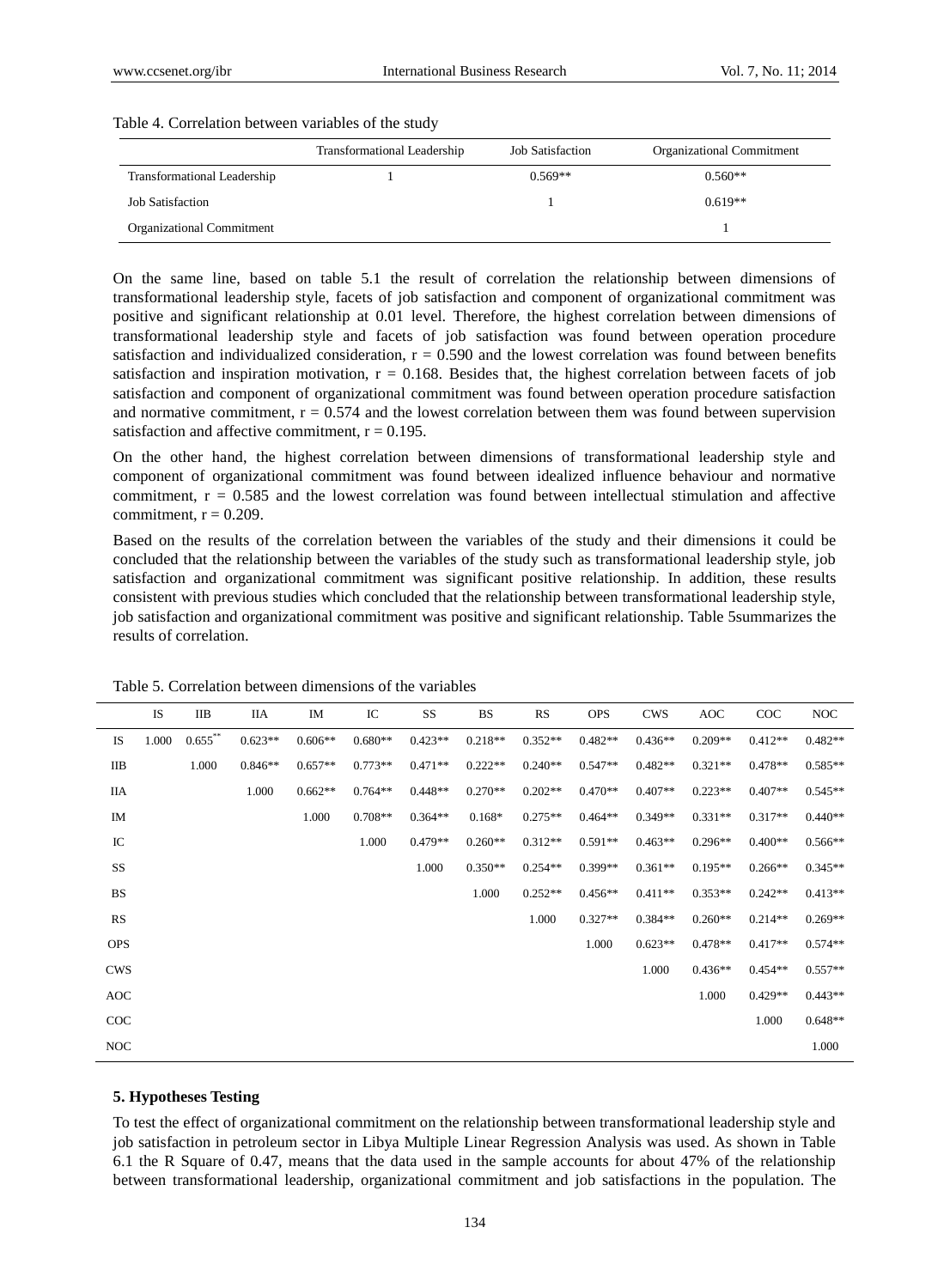probability value obtained is less than the predetermined alpha value (p-value  $\lt$  .05). There exists adequate evidence to show that organizational commitment has a significant effect on the relationship between transformational leadership and job satisfaction in petroleum sector in Libya. In addition, organizational commitment contains significant predictors in estimating the relationship between transformational leadership style and job satisfaction. From the results of the regression analysis it can be concluded that organizational commitment has an effect on the relationship between transformational leadership style and job satisfaction. Table 6 summarizes the results of multiple regression analysis.

| R                                  | <b>R</b> Square        |       | <b>Adjusted R Square</b> | <b>Std. Error of the Estimate</b> |       |       |  |
|------------------------------------|------------------------|-------|--------------------------|-----------------------------------|-------|-------|--|
| 0.687                              | 0.472                  |       |                          |                                   | 0.467 | 0.468 |  |
|                                    | Unstandardized         |       | <b>Standardized</b>      |                                   | Sig.  |       |  |
|                                    | B<br><b>Std. Error</b> |       | <b>Beta</b>              |                                   |       |       |  |
| (Constant)                         | 0.757                  | 0.161 |                          | 4.709                             | 0.000 |       |  |
| <b>Organizational commitment</b>   | 0.365<br>0.063         |       | 0.350                    | 5.828                             | 0.000 |       |  |
| <b>Transformational leadership</b> | 0.354<br>0.050         |       | 0.421                    | 7.016                             | 0.000 |       |  |

Table 6. Multiple regression analyses between varailes of the study

## **6. Conclusion, Recommendations & Limitations**

The present sought to explain the relationship between transformational leadership, job satisfaction and organizational commitment and the effect of organizational commitment on this relationship between these variables in petroleum sector in Libya. It found that there is a positive relationship between these variables and organizational commitment effect the relationship between transformational leadership and job satisfaction. The results of the current study are mostly consistent with the previous studies except the result of the effect of organizational commitment which did not explore in the literature. However, there are possible limitations in the relation to the research design of this study. For instance, other leadership styles, such as transactional, and laissez-faire were not investigated, as these variables might also have a relationship with job satisfaction and organizational commitment.

In addition, the outcomes of leaders in the current study were not included in the scope of this research and these factors may also have a relationship with job satisfaction and organizational commitment and may have an effect on organizational performance in the public and private sectors. Therefore, further study is recommended using other leadership styles so that leaders can fully understand and appreciate the appropriate methodology that will effectively enhance performance in specific public sector organizations. In addition, it is recommended that similar studies could be carried out in the private sector or in both sectors (public and private) to determine whether the relationship between transformational leadership, job satisfaction and organizational commitment varies in the different sectors. This could help to clarify the differences between the public and private sector. It is also to be noted that the study was carried out within a small geographic area and this may have affected the validity of generalization. Further research may therefore be needed in a wider scope, such as at state or national level. Similarly, the outcomes of leaders in the current study were not in the scope of this research; therefore future researchers could investigate the outcomes of leaders in both the public and private sectors.

## **References**

- AL-azmi, M. B. (2006). Transference leadership and its relation with managerial creative: surveying study on civil employees department ministry of interior.
- Allen, N. J., & Meyer, J. P. (1990). The measurement and antecedents of affective, continuance and normative commitment to the organization. *Journal of Occupational Psychology, 63*, 1–18. http://dx.doi.org/10.1111/j.2044-8325.1990.tb00506.x
- Avolio, B. J., & Bass, B. M. (2004). Multifactor leadership questionnaire: manual and sampler set. Mind Garden, Inc.
- Avolio, B. J., & Yammarino, F. J. (2002). *Transformational and charismatic leadership: The road ahead*. New York: Erlbaum.
- Bass, B. M. (1985). *Leadership and performance beyond expectations*. Free Press.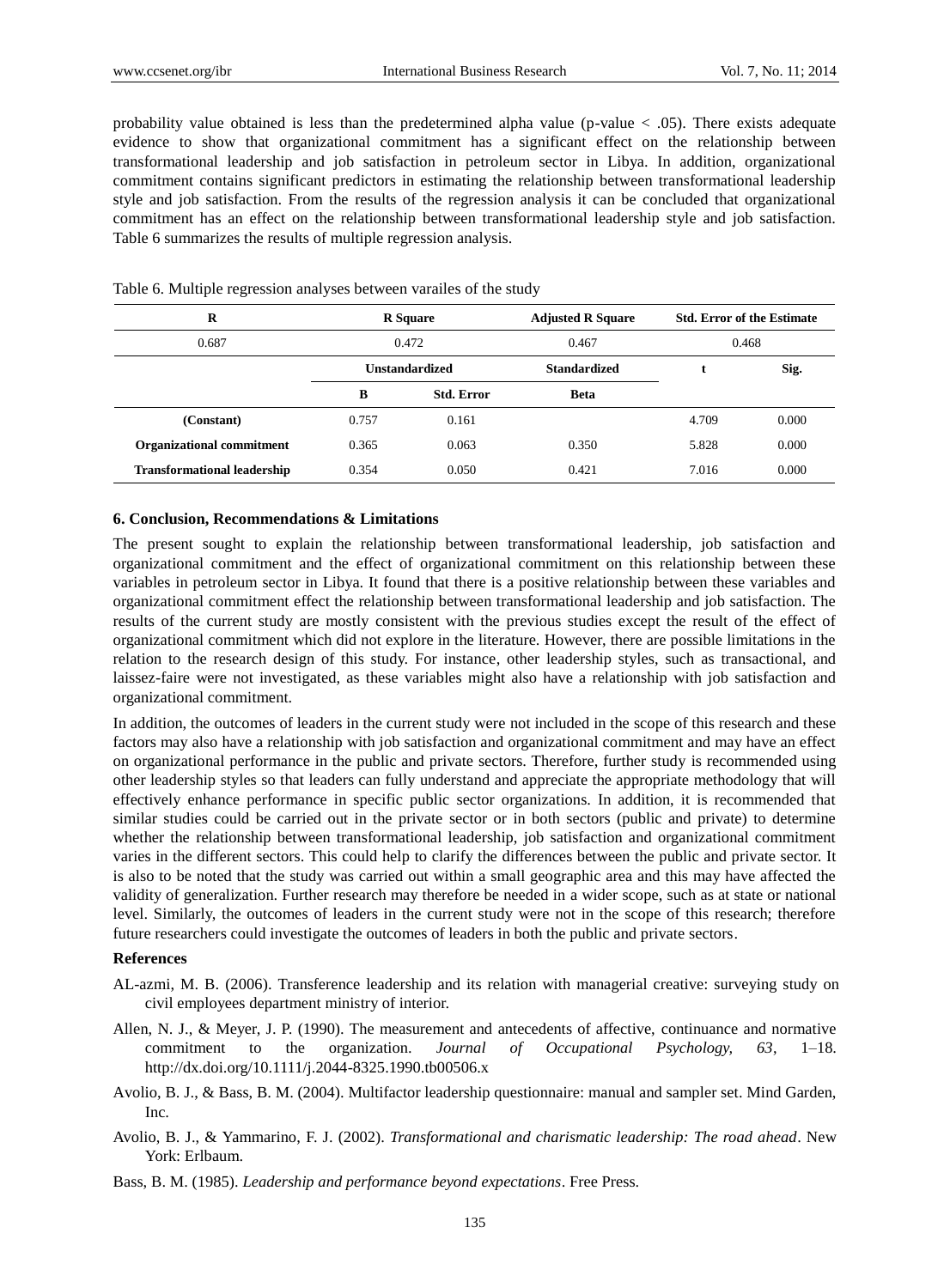- Bass, B. M., Avolio, B. J., & Jung, D. I. (2003). Berson Y. Predicting unit performance by assessing transformational and transactional leadership. *Journal of Applied Psychology, 88*(2), 207. http://dx.doi.org/10.1037/0021-9010.88.2.207
- Becker, H. S. (1960). Notes on the Concept of Commitment. *American Journal of Sociology, 66*, 32–42. http://dx.doi.org/10.1086/222820
- Buchanan, B. (1974). Building organizational commitment: The socialization of managers in work organizations. *Administrative Science Quarterly, 19*, 533–546. http://dx.doi.org/10.2307/2391809
- Burns, J. M. (1978). *Leadership New York*. NY: Harper and Row Publishers.
- Chen, L. Y. (2004). Examining the Effect of Organization Culture and Leadership Behaviors on Organizational Commitment, Job Satisfaction, and Job Performance. *The Journal of American Academy of Business,* 432–438.
- Chen, Z. X., & Francesco., A. M. (2000). Employee demography, organizational commitment, and turnover intentions in China: do cultural differences matter? *Human Relations, 53*(6), 869–887. http://dx.doi.org/10.1177/0018726700536005
- Cohen, A. (2007). Commitment before and after: An evaluation and reconceptualization of organizational commitment. *Human Resource Management Review, 17*, 336–354. http://dx.doi.org/10.1016/j.hrmr.2007.05.001
- Cranny, C. J., Smith, P. C., & Stone, E. (1992). *Job satisfaction: How people feel about their jobs and how it affects their performance*. New York: Lexington.
- Dawleya, D. D., Stephensa, D. R., & Stephensb, B. D. (2005). Dimensionality of organizational commitment in volunteer workers: Chamber of commerce board members and role fulfillment. *Journal of Vocational Behaviour, 6*7, 511–525. http://dx.doi.org/10.1016/j.jvb.2004.09.001
- Felfea, J., & Yan, H. W. (2009). The impact of workgroup commitment on organizational citizenship behaviour, absenteeism and turnover intention: the case of Germany and China. *Asia Pacific Business Review, 15*(3), 433–450. http://dx.doi.org/10.1080/13602380802667411
- Hackman, J. R., & Oldham, G. R. (1976). Motivation through the design of work: Test of a theory. *Organizational Behavior and Human Performance, 16*, 250−279. http://dx.doi.org/10.1016/0030-5073(76)90016-7
- Hartog, D. N., Muijen, J. J., & Koopman, P. L. (1997). Transactional versus transformational leadership: An analysis of the MLQ. *Journal of Occupational and Organizational Psychology, 70*(1), 19–34. http://dx.doi.org/10.1111/j.2044-8325.1997.tb00628.x
- Hu, Y. J., Yang, F. Y., & Islam, M. (2009). Leadership behavior, satisfaction, and the balanced scorecard approach: An empirical investigation of the manager-employee relationship at retail institutions in Taiwan. *International Journal of Commerce and Management, 20*(4), 339–356. http://dx.doi.org/10.1108/10569211011094659
- Hwang, I. S., & Chi, D. J. (2005). Relationships among internal marketing, employee job satisfaction and international hotel performance: An empirical study. *International Journal of Management, 22*(2), 285–293.
- Kanter, R. M. (1968). Commitment and social organization: A study of commitment mechanisms in utopian communities. *American Sociological Review, 33*, 499–517. http://dx.doi.org/10.2307/2092438
- Lee, S. H. (2008). The Effect of Employee Trust and Commitment on Innovative Behavior in the Public Sector: An Empirical Study. *International Review of Public Administration, 13*(1), 27–46. http://dx.doi.org/10.1080/12294659.2008.10805110
- Lim, T. (2010). Relationships among organizational commitment, job satisfaction, and learning organization culture in one Korean private organization. *Asia Pacific Education Review, 11*, 311–320. http://dx.doi.org/10.1007/s12564-010-9087-z
- Locke, E. A. (1976). The nature and causes of job satisfaction. In M. D. Dunnette (Ed.), *Handbook of industrial and organizational psychology.* Chicago, IL: Rand McNally College Publishing.
- Lok, P., & Crawford, J. (2001). Antecedents of organizational commitment and the mediating role of job satisfaction. *Journal of Managerial Psychology, 16*(8), 594–613. http://dx.doi.org/10.1108/EUM0000000006302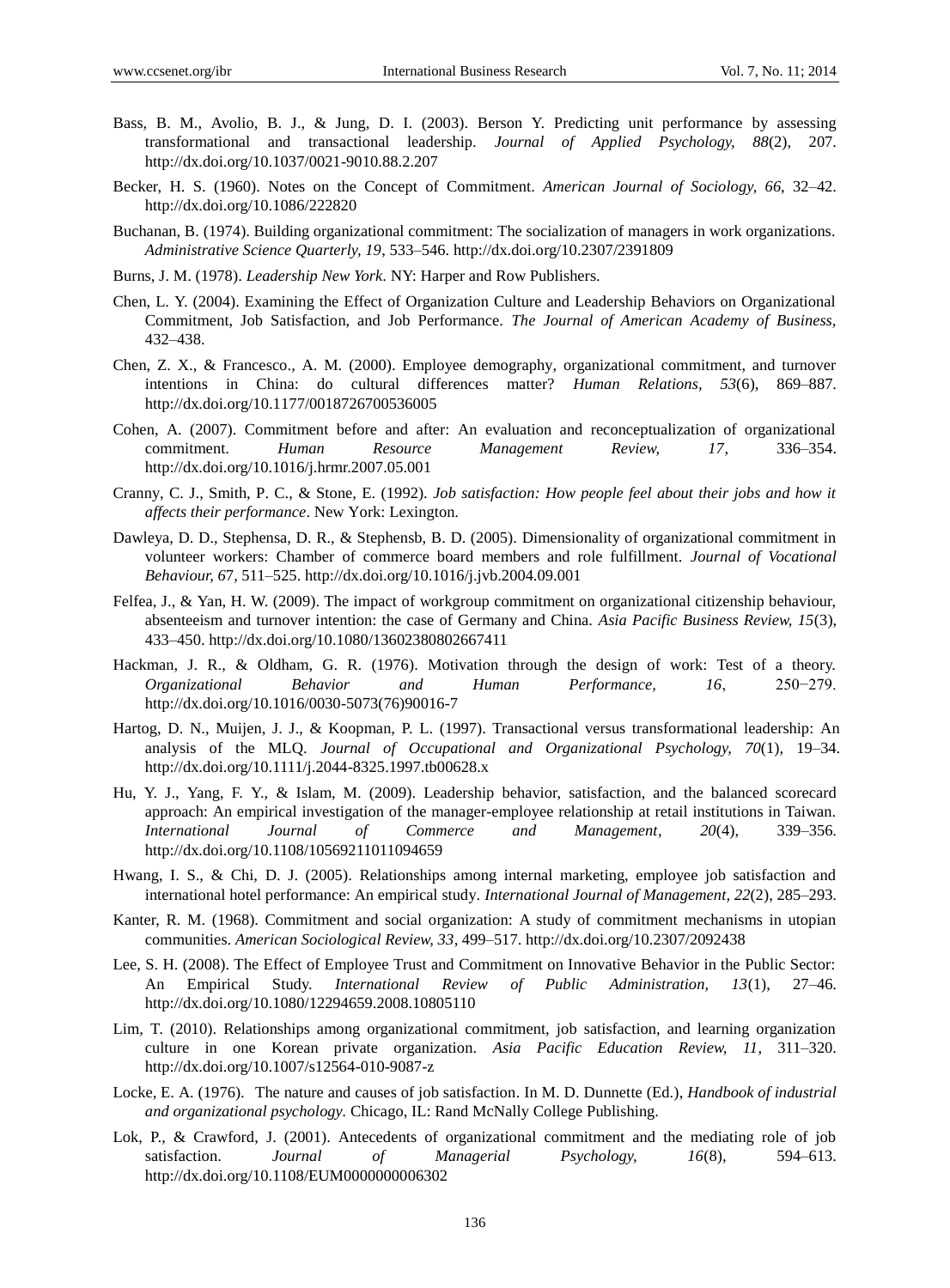- Lok, P., & Crawford, J. (2004). The effect of organizational culture and leadership style on job satisfaction and organizational commitment. *Journal of Management Development, 23*(4), 321–335. http://dx.doi.org/10.1108/02621710410529785
- Lok, P., & Crawford, J. (1999). The relationship between commitment and organizational culture, subculture, leadership style and job satisfaction in organizational change and development. *Leadership and Organization Development Journal, 20*(7), 365–373. http://dx.doi.org/10.1108/01437739910302524
- Mathieu, J. E., & Zajac, D. M. (1990). A review and meta-analysis of the antecedents, correlates, and consequences of organizational commitment. *Psychological Bulletin, 108*(2), 171–194. http://dx.doi.org/10.1037/0033-2909.108.2.171
- Meyer, J. P., & Allen, N. J. (1991). A Three-Component Conceptualization of Organizational Commitment. *Human Resource Management Review, 1*(1), 61–89. http://dx.doi.org/10.1016/1053-4822(91)90011-Z
- Meyer, P. J., & Allen, J. N. (1984). Testing the side-bet theory of organizational commitment: Some methodological considerations. *Journal Applied Psychology, 69*, 372−378. http://dx.doi.org/10.1037/0021-9010.69.3.372
- Molero, F., Cuadrado, I., Navas, M., & Morales, J. (2007). Relations and effects of transformational leadership: a comparative analysis with traditional leadership styles. *The Spanish Journal of Psychology, 10*(2), 358–68. http://dx.doi.org/10.1017/S1138741600006624
- Mowday, R. T., Porter, L. W., & Steers, R. M. (1982). *Employee-Organization Linkages: The Psychology of Commitment, Absenteeism and Turnover.* New York: Academic Press.
- National Oil Corporation. (2008). *Gale directory of company histories*. National Oil Corporation.
- O"Driscoll, M. P., & Randall, D. M. (1999). Perceived Organizational Support, Satisfaction with Rewards, and Employee Job Involvement and Organizational Commitment. *Applied Psychology: An International Review, 48*(2), 197–209. http://dx.doi.org/10.1111/j.1464-0597.1999.tb00058.x
- Oluseyi, S. A., & Ayo, H. T. (2009). Influence of Work Motivation, Leadership Effectiveness and Time Management on Employees" Performance in Some Selected Industries in Ibadan. *European Journal of Economics, Finance and Administrative Sciences, 16*, 7–17.
- O'Reilly, C. A., & Chatman, J. (1986). Organizational commitment and psychological attachment: The effects of compliance, identification and internalization on prosocial behavior. *Journal of Applied Psychology, 71*, 492−499. http://dx.doi.org/10.1037/0021-9010.71.3.492
- Perryer, C., & Jordan, C. (2005). The Influence of Leader Behaviors on Organizational Commitment, A Study in the Australian Public Sector. *International Journal of Public Administration, 28*, 379–396. http://dx.doi.org/10.1081/PAD-200055193
- Porter, L. W., Steers, R. M., Mowday, R. T., & Boulian, P. V. (1974). Organizational Commitment, Job Satisfaction, and Turnover among Psychiatric Technicians. *Journal of Applied Psychology 59*, 603–609. http://dx.doi.org/10.1037/h0037335
- Rad, A. M. M., & Yarmohammadian, M. H. (2006). A study of relationship between managers' leadership style and employees' job satisfaction. *Leadership in Health Services, 19*(2), 11–28. http://dx.doi.org/10.1108/13660750610665008
- Ramey, J. W. (2002). *The relationship between leadership styles of nurse managers and staff nurse job satisfaction in hospital settings*. Huntington, West Virginia.: Marshall University.
- Sasi, T. A. (2008). *Antecedents of human resource management practices: Case study analyses of the National Oil Corporation in Libya*. Doctoral dissertation, Tun Abdul Razak University. Kuala Lumpur.
- Sekaran, U. (2005). *Research methods for business: A skill building approach*. India: Wiley.
- Shahnawaz, M. G., & Juyal, R. C. (2006). Human Resource Management Practices and Organizational Commitment in Different Organizations. *Journal of the Indian Academy of Applied Psychology, 32*(3), 171–178.
- Shawa, J. D., Deleryb, J. E., & Abdulla, M. H. A. (2003). Organizational commitment and performance among guest workers and citizens of an Arab country. *Journal of Business Research, 56*, 1021–1030. http://dx.doi.org/10.1016/S0148-2963(01)00316-2
- Shurbagi, A. A. M. (2014). The Relationship between Transformational Leadership and Organizational